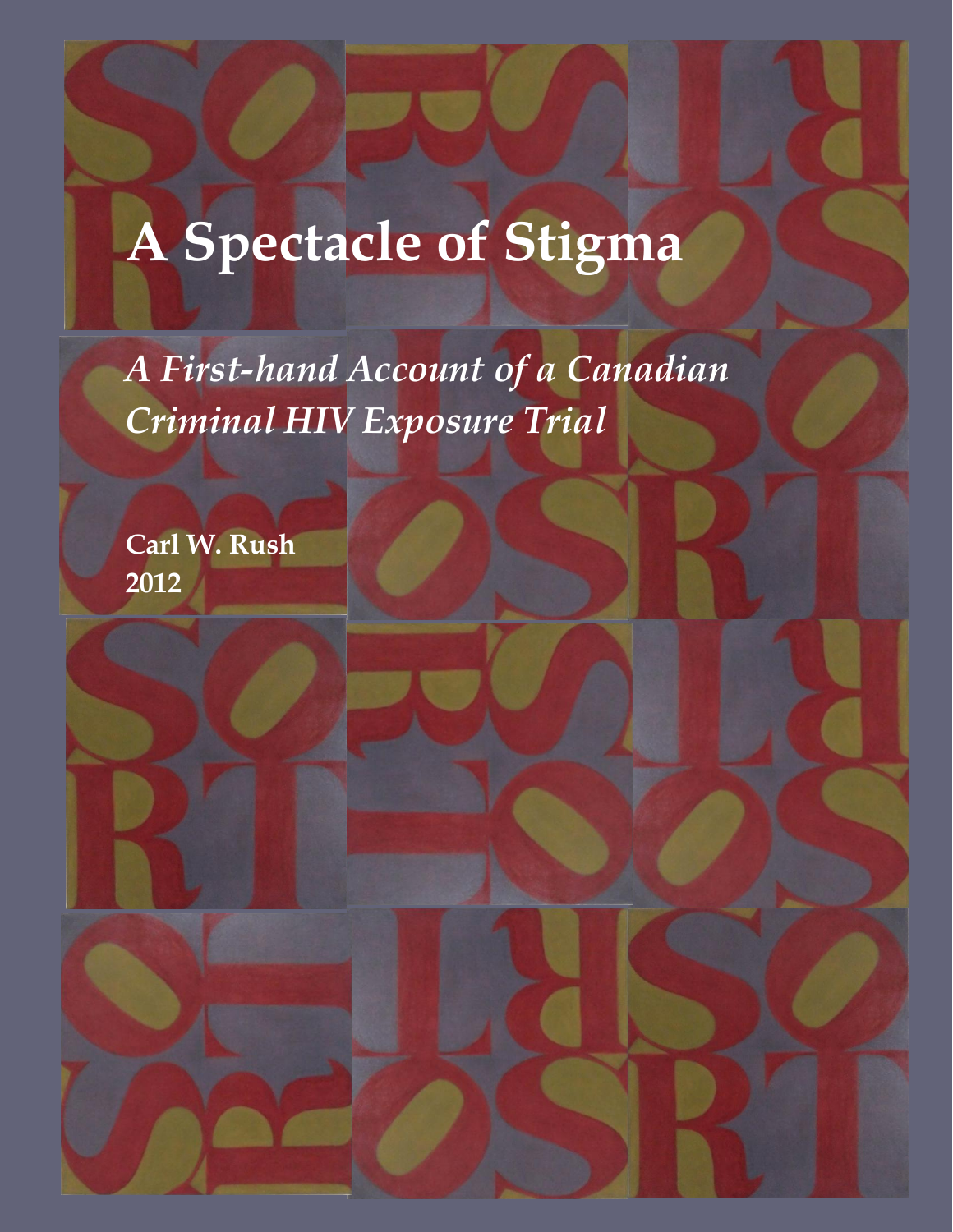# **A Spectacle of Stigma**

A First-hand Account of a Canadian Criminal HIV Exposure Trial<sup>1</sup> Carl W. Rush

I recently attended the criminal HIV exposure trial of two young men in Kitchener, Ontario. Each was found guilty of two counts of Aggravated Sexual Assault for exposing (but not infecting) two other men to HIV. They are now liable for a Life Sentence.

Prior to the trial, I had been following HIV exposure trials in Canada and reading the courts' decisions. To me, many of the guilty verdicts just did not seem to fit the evidence presented in the trial or in some cases

$$
\overbrace{\hspace{4.5cm}}
$$

"Even I am surprised by the verdict."

Andre Rajna Crown Prosecutor December 19, 2012



did not even seem to follow the law.<sup>2</sup> How does non-violent, consensual sex between adults become a crime? I had been wondering if I was missing something; I wondered what it was that I was blind to. Was I being unreasonable? Did I not properly understand the law or the legal procedures? Was I blind to my own ignorance or bias? When I found out that another HIV exposure trial was scheduled right in my own neighbourhood, I knew that I had to go. I had to see what was happening for myself.

# **The Trial**

The trial lasted 12  $\frac{1}{2}$  days, including two full days of jury selection and 11 hours of jury deliberations. The Judge began the trial by giving the Jury some general preliminary instructions.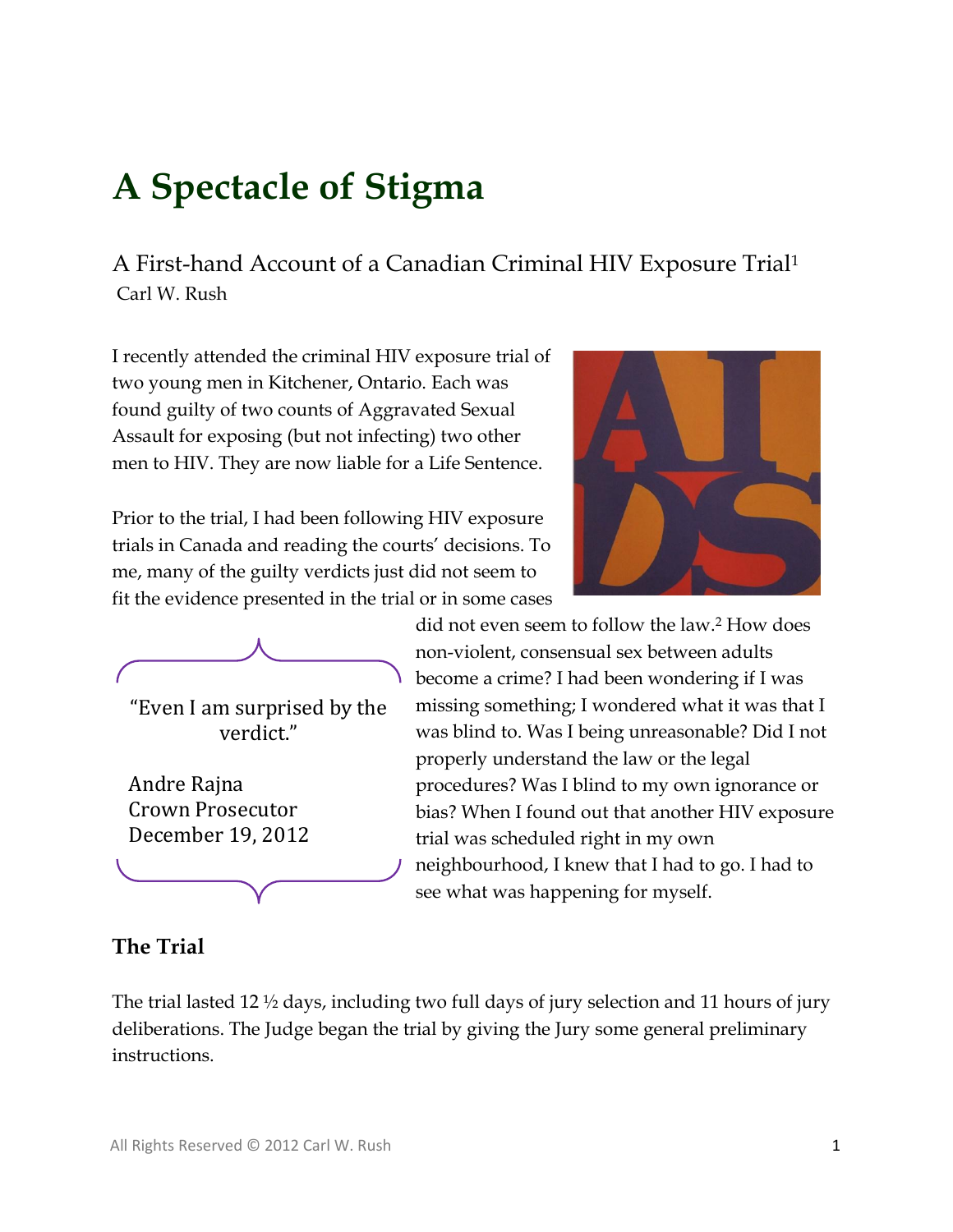The Crown Prosecutor then made an opening statement; Defense Counsel did not. The Crown, then presented its evidence, calling 5 witnesses: the two investigating police detectives; the two Complainants and a public health expert on HIV transmission and epidemiology. The Crown also presented multiple exhibits including transcripts of text messages among the Complainants and Defendants, the medical records of the Defendants and one of the Complainants, the expert's report for this case and a necklace one of the Defendants mistakenly left behind at one of the Complainant's apartment. All of this evidence was rigorously cross-examined by the Defense Counsellors. The Jury asked multiple questions of the Judge during Crown's presentations and the Defense's cross-examination. Their first question, on the morning of second day of evidence, requested the definition of Aggravated Sexual Assault. The Judge postponed the answer until his final instructions to the Jury.

Defense Counsel aggressively targeted the credibility of the Complainants. Both Complainants were asked to explain the multiple discrepancies between their police statements, their testimony at pre-trial hearings and their testimony at the trial itself.



The Judge expressed "grave doubts" about the Complainants' credibility and said they were "alive to the risks."

> Justice Donald Gordon Pre-charge Conference December 13, 2012

They gave distinctly different versions of the sex acts that were the subject of the charges. The first Complainant recounted three different accounts about which one of the Defendants he had had intercourse with, over the course of his statements to the police and his testimony at the preliminary hearing and this trial. He testified that he tested regularly for sexually transmitted infections (STI's), always used a condom for intercourse and always enquired about his partners' HIV status, except, of course, in this case and the 5 other sexual partners he referred to in his text messages including the other Complainant whom he knew to have an active syphilis infection. After this

contradiction was exposed he stated that he relied on the other Complainant to arrange and screen the participants for all of their group sex encounters. "If they were all right with him, it was OK with me." The second Complainant testified that he had not always used condoms or enquired about his partners' HIV status because he looked over his potential sexual partners and if "they looked upstanding and had their own car, they were good to go." He said this was the first time he arranged a group sexual encounter,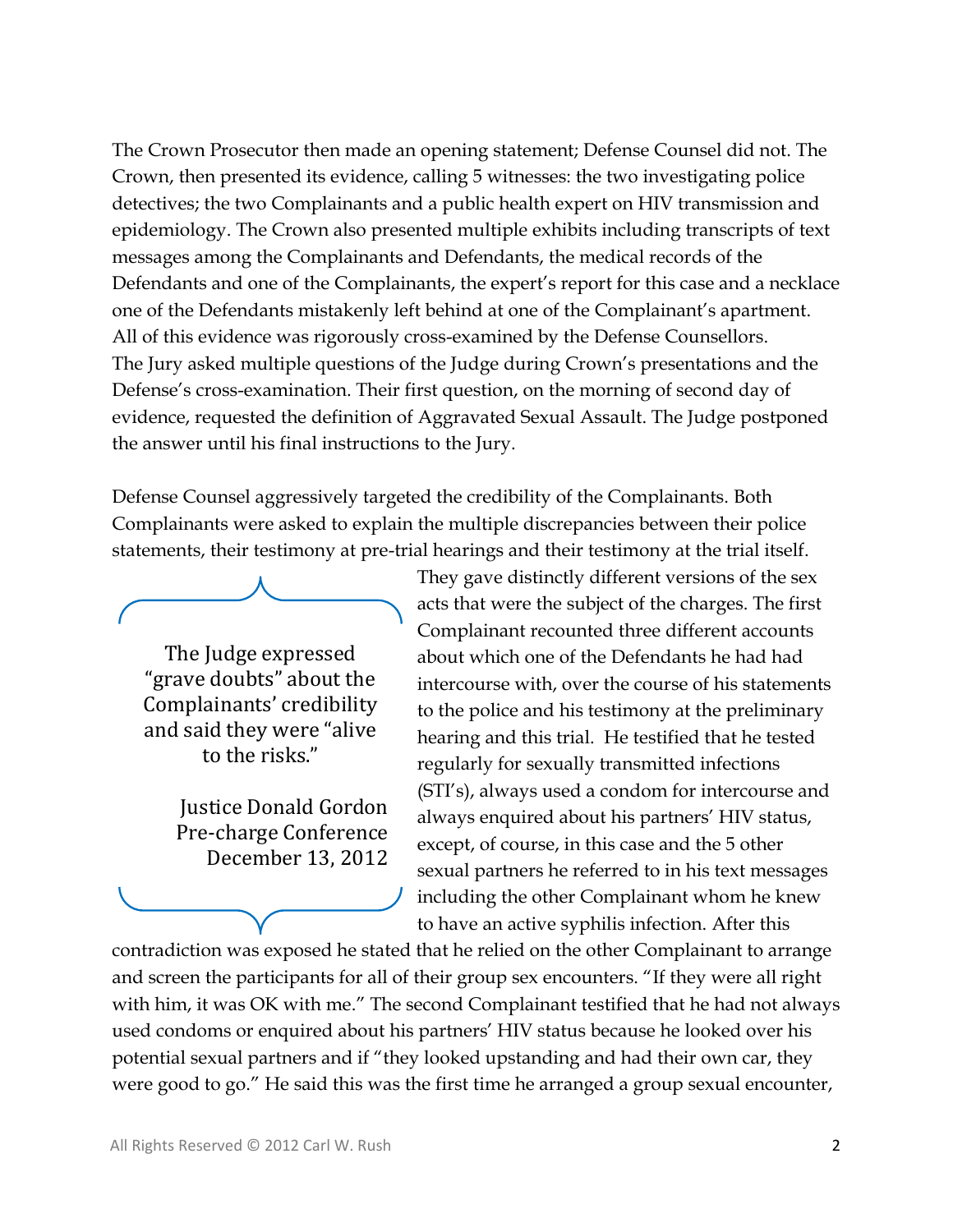usually it was done by the other Complainant. He perjured himself at the preliminary hearing by stating that he did not have a criminal record for drugs and weapons related charges. He was also exposed by several contradictions and evasions designed to cover up his illicit drug activities on the day of the alleged assaults. He deleted all the text messages stored on his cell phone for the same purpose before he made his complaint to the police. He also lied on the stand about knowing he had an active syphilis infection at the time of the alleged assaults even though his medical records, which were one of the exhibits, indicated otherwise. Both Complainants were caught colluding about their testimony at the trial, both prior to the trial and, on the evening between their appearances on the witness stand.

The Defense did not call any witnesses but presented one exhibit, several letters from one of the Defendant's doctor to corroborate some of the testimony of the Complainants.

It became clear during the course of these proceedings that the Defense had previously won a motion at a pre-trial hearing to admit into evidence a limited amount of the Complainants' sexual history that related directly to the charges. Usually the sexual history of the complainant is not admissible to prevent its use to discredit the complainant, however in this case an application under Section 236(2) of the Criminal Code of Canada was granted as this evidence had a direct bearing on the decisions to be made by the Jurors.



"I just felt the complainants lacked credibility in the crucial issues in the case."

Scott Reid Defense Counsel December 19, 2012

Following the presentation of evidence, the Defense Counsellors made their Summations and then the Crown Prosecutor made his Summation.

The Judge then gave a summation of the evidence and his instructions to the Jury, explaining principles of law, including the innocence of the Defendants until proven guilty, that the Jury may not infer guilt if the Defendants chose not to testify, that the Crown must prove its case beyond a reasonable doubt and he explained the legal elements of the Aggravated Sexual Assault law. The Jury was then sequestered to make their deliberations.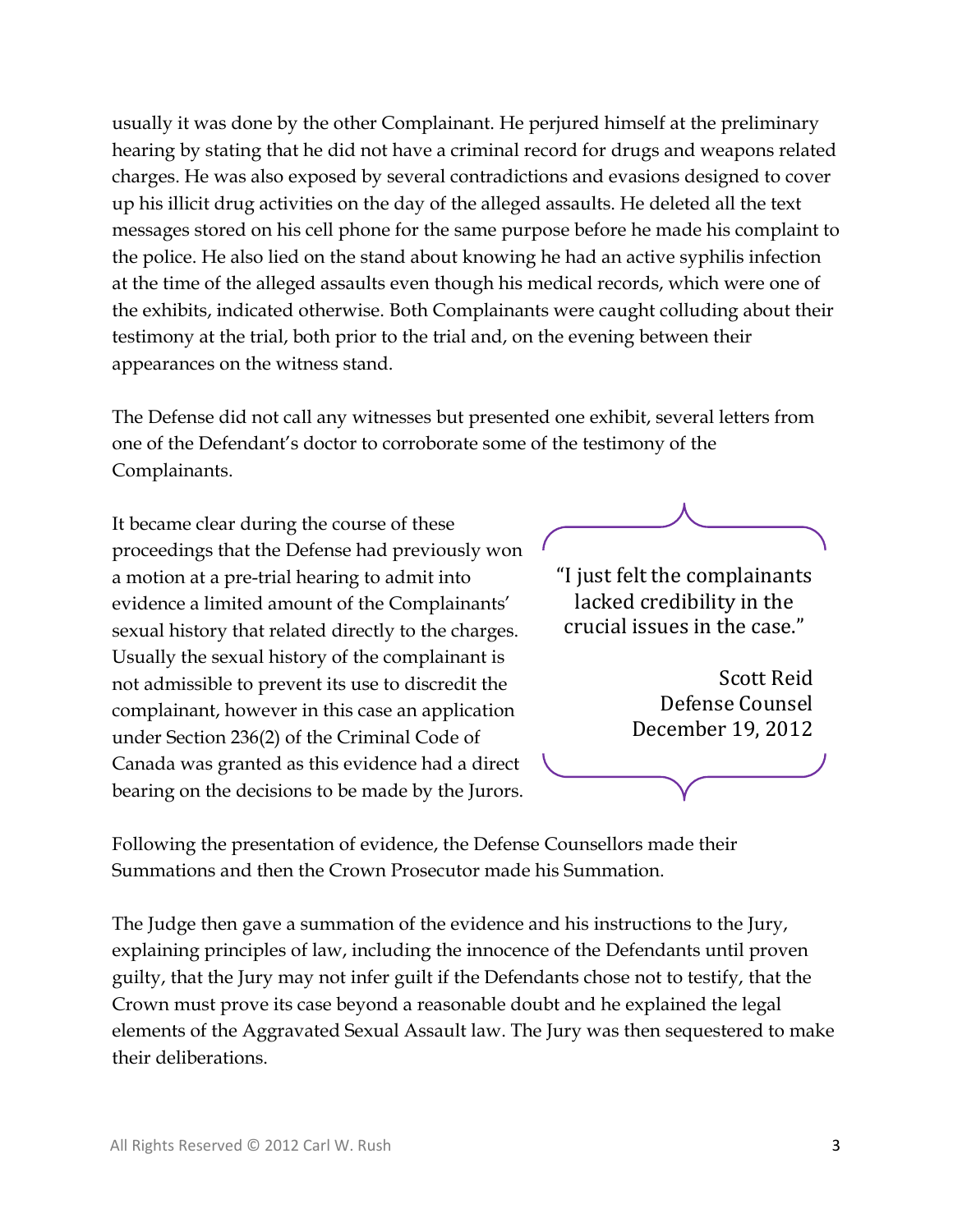#### **How the Jury got it Wrong**

After explaining the Aggravated Sexual Assault law and pointing out that intentionally withholding one's HIV+ status invalidates the sexual partner's consent, the Judge put the three crucial questions in this case to the Jury. One, did the Crown prove beyond a reasonable doubt that the sex acts took place? Two, did the Crown prove beyond a reasonable doubt that the Defendants did not disclose their HIV+ status to the Complainants? And three, did the Crown prove beyond a reasonable doubt that the

Complainants would *not* have consented to the sex acts had they known of the Defendants' HIV+ status? The third question contains two elements: the first element is determined by the Complainants' state of mind at the time of the sex acts, and the second, the Complainants' evidence of non-consent.<sup>3</sup> The Judge also instructed the Jury to limit their use of the Complainants' sexual history to the third question.



Cynthia Fromstein Defense Counsel December 19, 2012

Of course, it is the prerogative of the Jury as the triers of fact to decide which evidence to accept whether in whole, or in part or not at all. As a first hand witness to the entire trial, I was dismayed by how much evidence was set aside and that the Jury possibly set aside key principles of law (proof beyond a reasonable doubt, testimonial credibility, innocent until proven guilty or the distinction between evidence and argument) in order to accommodate the verdicts.

Let us examine each of the three crucial questions in turn. The first question, did the Crown prove beyond a reasonable doubt that the sex acts took place? The first Complainant indicated in his police statement that he had oral sex with the second Defendant and anal intercourse with the other. At the preliminary hearing he stated that he had anal intercourse with the first Defendant. At the trial he only mentioned having anal intercourse with the other *Complainant* until his testimony was challenged on cross-examination. Three varying accounts of the same events raised a reasonable doubt to me about the sex acts, at least concerning the first Defendant. As the Crown was not pursuing a conviction based on the alleged act of oral sex, the Judge entered a verdict of Not Guilty concerning one of the charges of assisting an Aggravated Sexual Assault against the second Defendant, as a matter of law, due to the lack of evidence.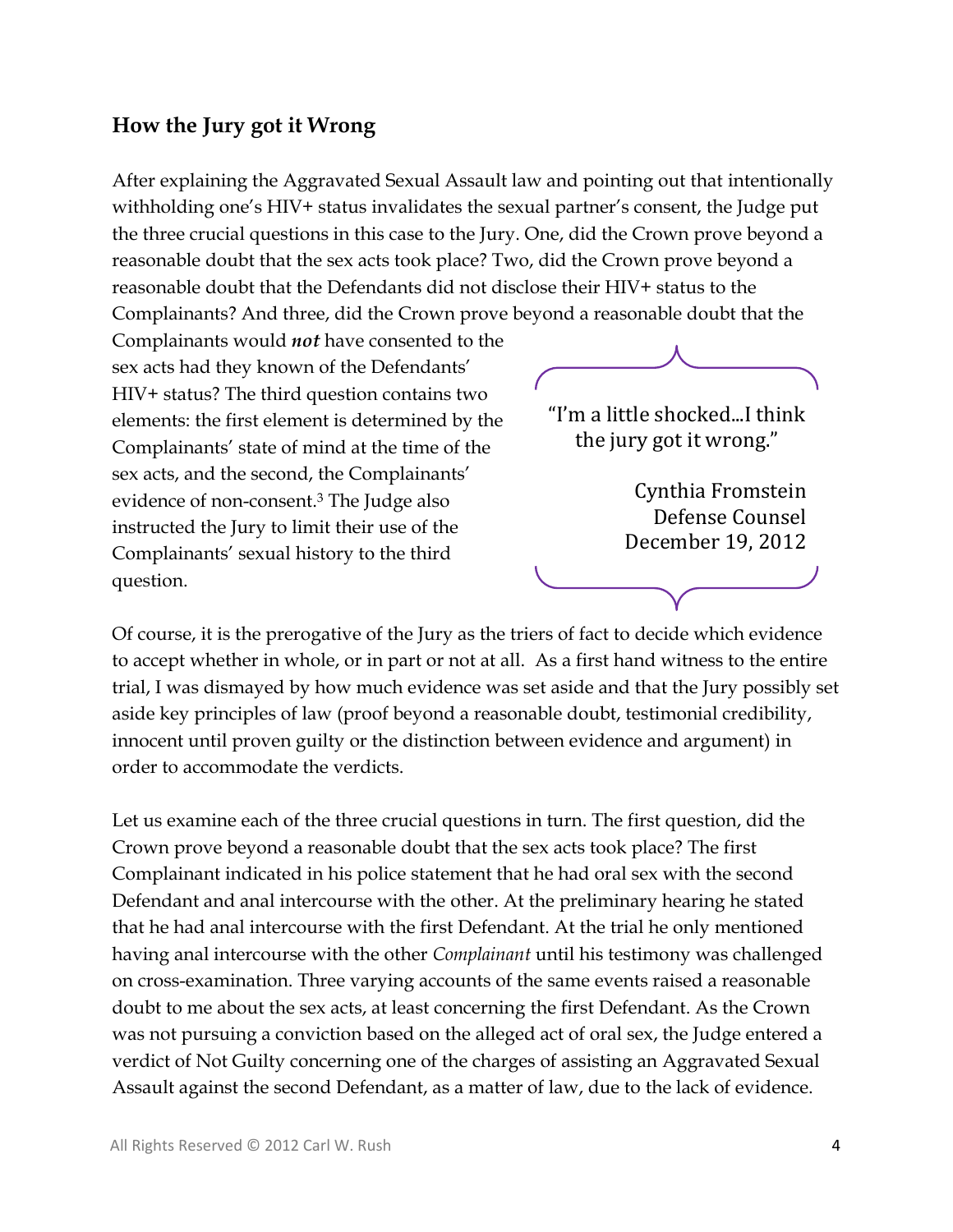The other sex acts forming the basis of three of the remaining four Aggravated Sexual Assault charges were not challenged.

The second question, did the Crown prove beyond a reasonable doubt that the Defendants did not disclose their HIV+ status to the Complainants? A transcript of one text conversation between the Defendants stated, "I told him on Facebook, I think he forgot." The Complainant could not recall. Yet, both Complainants related accounts of an in person conversation with the Defendants about why the first Defendant was on leave from work due to illness. Neither Complainant could recall precise details of the conversation nor if the Defendant discussed the collapse of his immune system or his CD4 count (a laboratory marker of immune function) as they indicated in previous statements. One Complainant said he was only interested in finding a way to receive paid leave himself and only wanted to know what the doctor told the employer. He said the Defendant was evasive. The Complainant evaded answering questions about the Defendant telling him about his HIV status at work when he discovered he was HIV+. The other Complainant could only recall making a joke about cancer during the conversation. The second Defendant did not challenge the claim that he failed to disclose his HIV+ status.

And the third question, did the Crown prove beyond a reasonable doubt that the Complainants would *not* have consented to the sex acts had they known of the defendants' HIV+ status? Both Complainants repeatedly and emphatically stated that they would not knowingly engage in sex with an HIV+ person. They attempted to corroborate this statement with examples of what they would do if they found out an acquaintance was HIV+. "I wouldn't let them in the door." "I would have deleted his contact info from my phone." "I would remove them as friends on Facebook." "I wouldn't have touched him." "There's no way I'd even go near someone who's poz."



Directly contradicting these statements was the limited evidence of the Complainants' sexual history permitted by the Section 236(2) application brought by the Defense. This evidence was limited to the transcripts of text messages of the Complainants and their testimony about those texts, on the day of the alleged assaults, on the days they had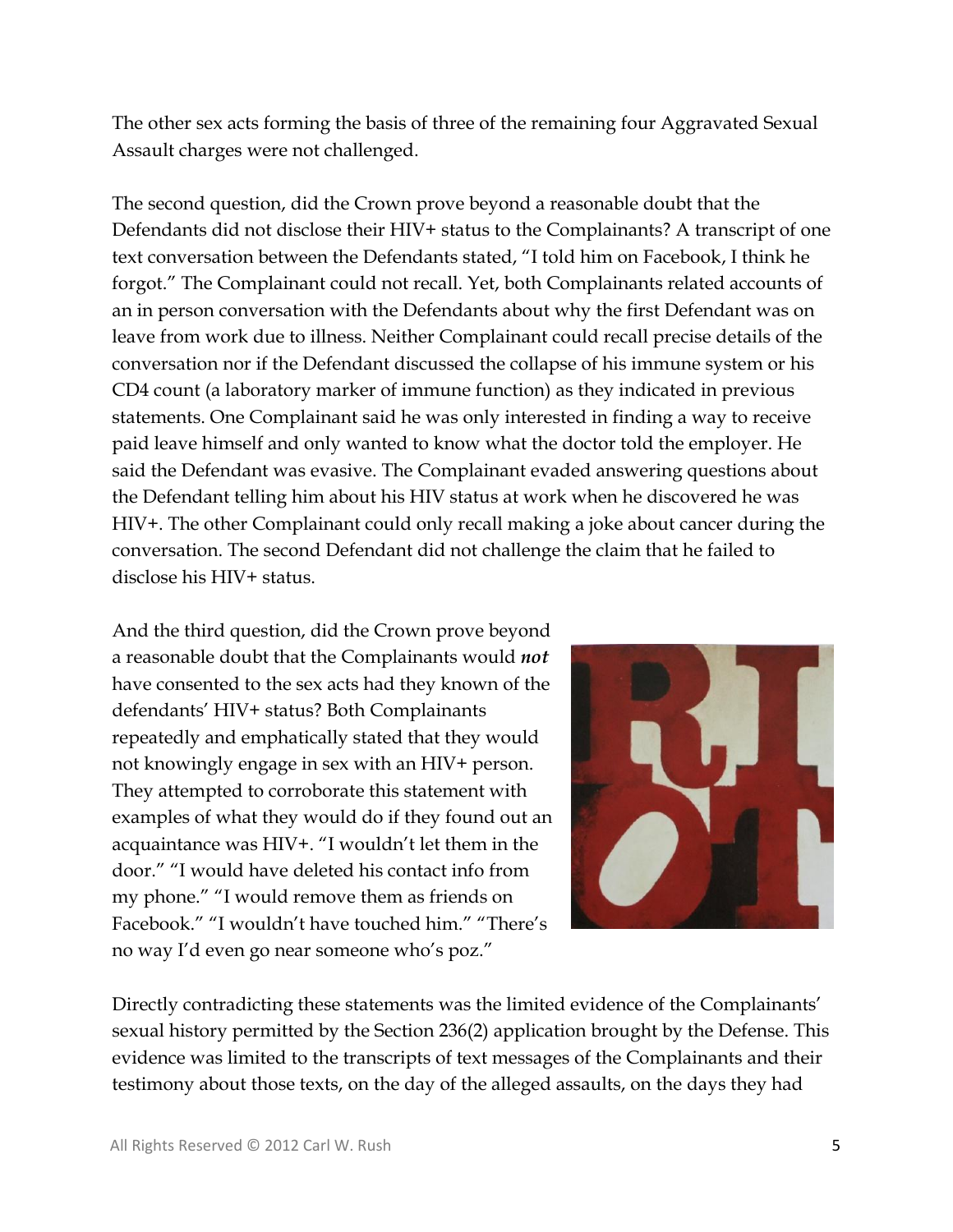other meetings with the Defendants and text conversations that directly referred to the alleged assaults. This evidence referred to 5 other sexual partners of the first Complainant and 4 sexual partners of the other, including each other. On crossexamination, it was revealed that all of these sexual relationships contained only occasional condom use and no enquiries about the participants' HIV status. One of the participants was infected with syphilis as a result of the second Complainant's actions. It was apparent that both Complainants routinely engaged in high risk group sexual encounters with virtual strangers without the use of condoms and with unknown or unstated HIV status. They both conceded their sexual partners could have been HIV+ without knowing or stating it. This evidence raised serious doubts about both Complainants' protests that they would not have had sex knowing someone to be HIV+. Obviously, this is exactly what they practiced on a regular basis while simultaneously denying it.

So, how does a guilty verdict follow when the crucial questions are littered with doubts? There is a reasonable doubt about the credibility of the first Complainant concerning the occurrence of the sex acts with the first Defendant. There is a reasonable doubt that the same Defendant failed to disclose his HIV+ status through a Facebook communication and in person on possibly two occasions. There is *significant* reasonable doubt that both Complainants would *not* have consented to sex knowing the Defendants to be HIV+. By any measure, the Crown had certainly not proved all three crucial legal elements beyond a reasonable doubt.

#### **Deliberation or Discrimination?**

Of course, no one other than the jurors will know the content or the process over the course of their decision. However, because the verdicts do not fit the evidence and the law, I was left to infer in hindsight their possible deliberations. Were they persuaded by the Crown Prosecutor's theory of the evidence or his rhetoric? Was the Defense too aggressive with the Complainants eliciting the Jury's sympathy? Was the Jury influenced by the sensational nature of some of the testimony and/or other evidence? Were they swayed by familiar narratives in legal, public health or HIV culture? Did the Jury infer the Defendants were guilty because they did not testify on their own behalf? Were the Defendants guilty simply because they were known to be HIV+?

One of the arguments the Crown Prosecutor presented in his Summation was a parable about risk. A driver is speeding along Highway 401 and another driver flashes his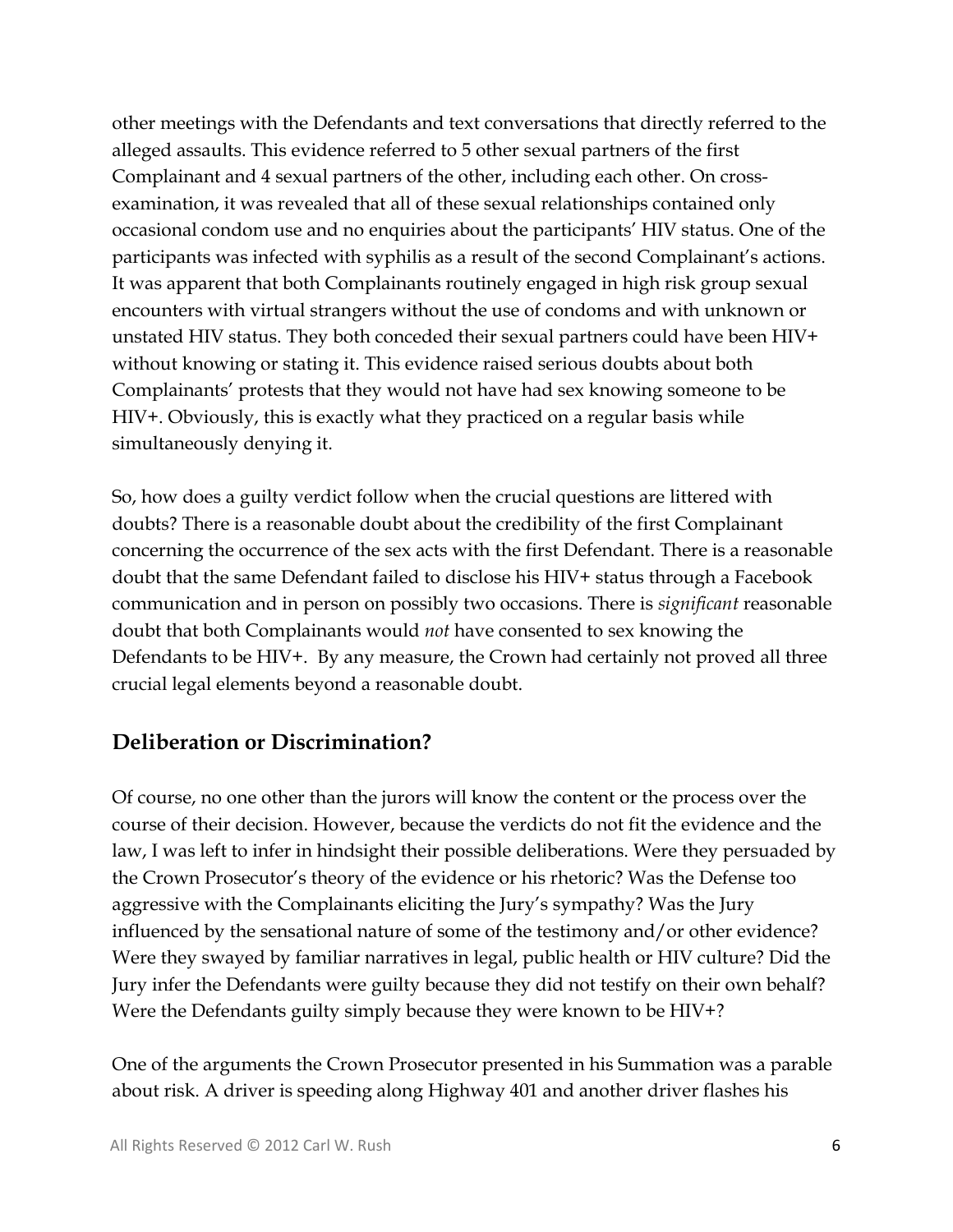headlights to warn the first driver that a police cruiser is conducting speed checks ahead. Of course, the first driver slows down. The Crown argued that knowledge changes behaviour but all of us know that a police cruiser may be beyond the next overpass or around the next corner and we just adhere to the speed limit. Few of us would blame another driver if we got a speeding ticket or blame another driver for not

telling us something we already knew. Regret in hindsight and informed consent beforehand are not necessarily mutually exclusive.

Some of the evidence in this case was sensational and graphic, especially some of the transcripts of text conversations. The Crown argued that people don't make statements against their own interest unless they are true. However, we all make statements against interest on a regular basis: bragging, statements of bravado, jokes, and disclosures designed to elicit trust or sympathy whether true or not, are common examples.

"Nothing could be more irresponsible than the immodest self-certainty of one who rests content in the good sense of a responsibility properly assumed."

Thomas Keenan Fables of Responsibility 1997

Were the Jurors sympathetic to the Complainants? Was the cross-examination too aggressive? Did the

inclusion of Section 236(2) evidence about the Complainants' sexual history invoke the familiar narrative of the assault victim re-victimized while on the witness stand? Were other familiar narratives in play: too often the guilty are acquitted on a technicality; the needs of the general public outweigh the rights of the individual; the embittered, disenfranchised AIDS victim bent on their own gratification without regard for others; the end justifies the means, and/or erotic myths about the transmission of HIV?

#### **Viral bias?**

Stark contrasts recurred throughout the trial, however; none was more poignant for me than the double standard between HIV and syphilis. Although not the subject of this proceeding, the Jury heard and saw evidence about the active syphilis infection of one of the Complainants. He acknowledged that he did not advise the Defendants or use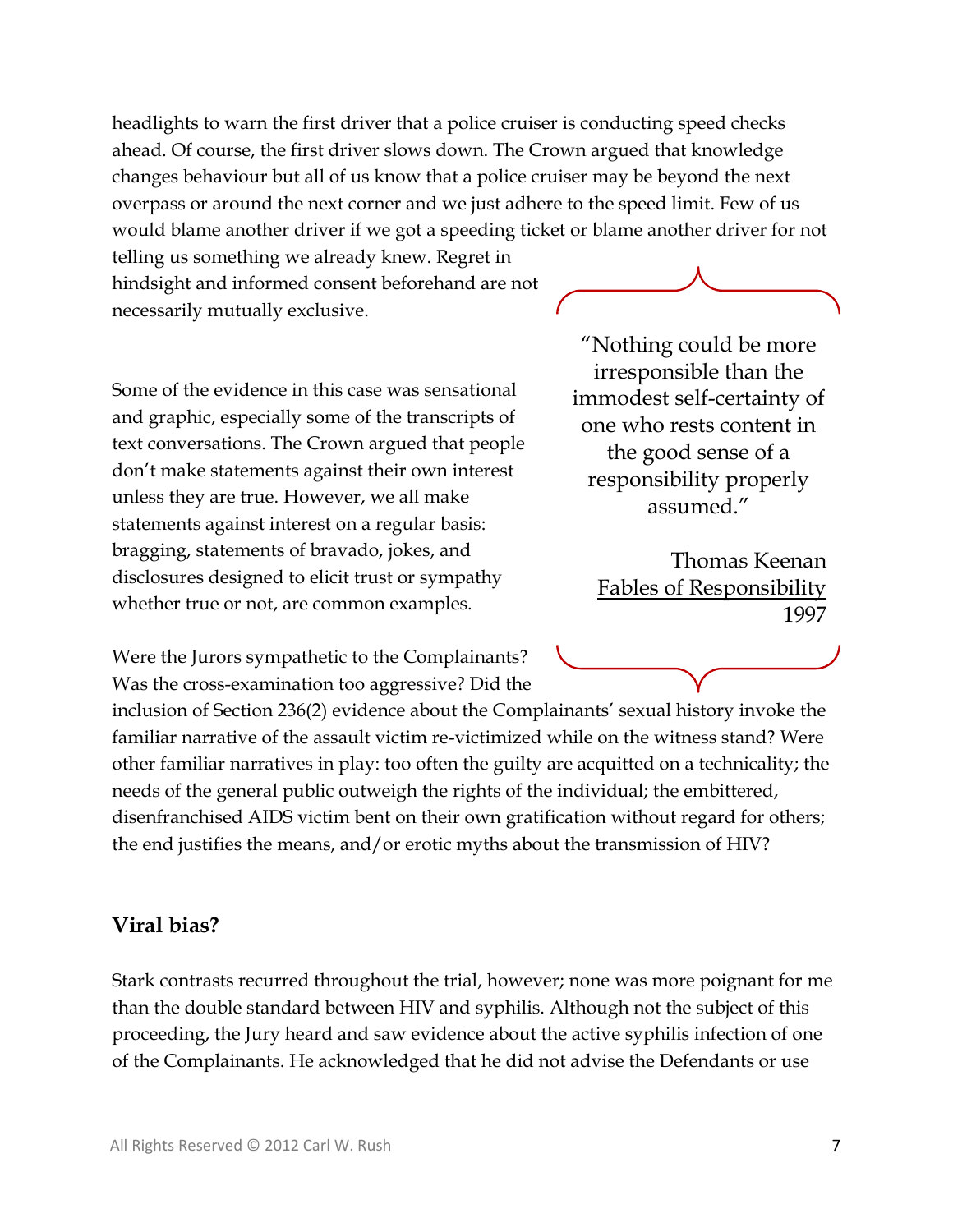condoms during intercourse with them. He also testified that he had actually infected one of his other sexual partners referred to in his text messages.

The public health expert testified that left untreated or treated too late, syphilis will result in multiple organ failure, insanity and death. He also testified that syphilis treatments were not always a cure.

We also heard that HIV exposure constituted a "significant risk of bodily harm" precisely because if left untreated HIV infection will result in death. The Judge indicated that this was a matter of law determined by a recent case at the Supreme Court of Canada.<sup>4</sup> The Judge also stated in his instructions to the Jury that syphilis exposure would constitute the basis of an Aggravated Sexual Assault charge, however, the Police and the Crown failed to investigate or charge anyone in this matter. Clearly, HIV had been singled out for selective prosecution as a matter of Police and Crown policy.

Although there have been a handful of token prosecutions in Canada for exposure to other STI's, the number of prosecutions does not approach the more than 140 cases of criminal HIV exposure.<sup>5</sup>

# **The Miscarriage of Justice**

The miscarriage of justice is not an isolated, single event or incident. It is a pervasive and systemic problem. Although most of us prefer to think that we are unprejudiced and unbiased, we must acknowledge that that is simply not possible. A recent survey of Canadians indicates that 16% of Canadians "feel afraid" of people living with HIV and 54% would be somewhat or very uncomfortable with a close friend or family member dating someone with HIV. 6



There is an element of blindness to prejudice that appears as a surprise to us when we experience an insight about ourselves and we allow ourselves to learn from our mistakes. Injustice to others is only possible when we have conditioned ourselves to accept it, whether is about poverty, gender, race, religion, disability or HIV.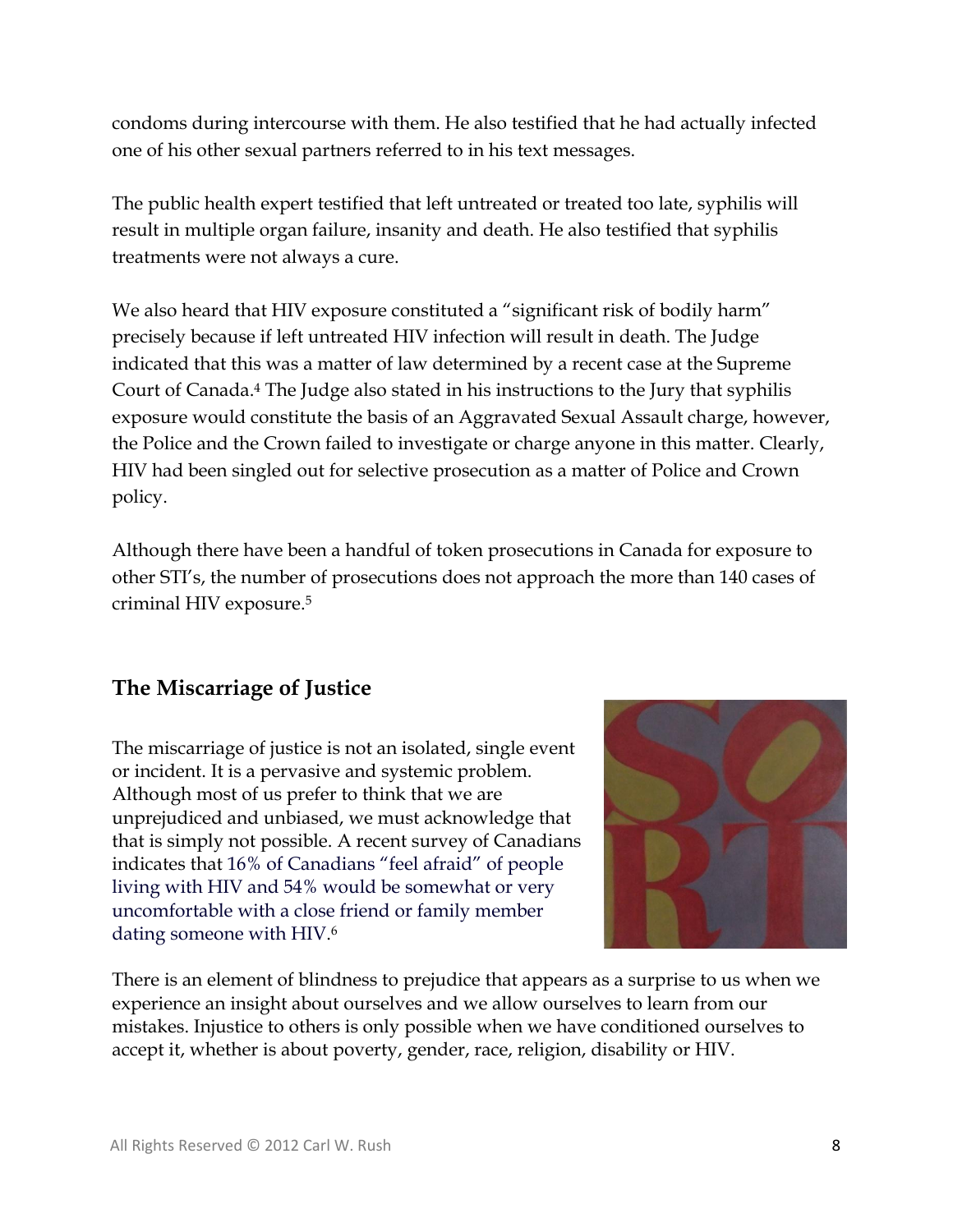In Canada's recent past, HIV+ persons have been convicted of Aggravated Assault for biting<sup>7</sup> or spitting. <sup>8</sup> HIV+ persons have been convicted of Aggravated Sexual Assault for acts of oral sex.<sup>9</sup> Public health officials continue to insist that HIV+ persons use condoms for acts of oral sex.<sup>10</sup> Public health messages completely disregard the effect of HIV treatment on HIV transmission for acts of vaginal or anal intercourse.<sup>11</sup> Some of these examples appear outrageous in light of what is known today. In *this* case, the Crown did not pursue a charge on the basis of an act of oral sex due to the lack of evidence that HIV can be transmitted in this manner. When are we going to get it right? How many HIV+ persons will be arrested, dragged through the courts, sometimes all the way to the Supreme Court of Canada, and even imprisoned, while the rest of us are still sorting it out?

Two patterns emerged from the other court decisions I had been reading that I mentioned at the beginning of the article. The first pattern concerns the credibility of HIV+ persons in cases where disputes over condom use or disputes over disclosure of HIV status are the issue. In the absence of corroborating physical evidence, invariably the HIV+ person is at a distinct credibility disadvantage. <sup>12</sup>

The other pattern emerges surrounding the use of scientific evidence. The Supreme Court of Canada recently rejected a rigorous scientific study<sup>13</sup> indicating that  $HIV+$ persons on effective treatment were no longer infectious.<sup>14</sup> However, the Superior Court of Ontario admitted much less rigorous scientific evidence to demonstrate using phylogenetic methods that a man was the source of several HIV infections.<sup>15</sup> (Phylogenetic methods employ mathematical models to estimate the probability of genetic mutation sequences. Phylogenetic methods can say that a certain strain of HIV is more closely related to a sample strain than another. It can say that certain mutation sequences are not possible. However, it *cannot* definitely demonstrate one sample to be the source of another. <sup>16</sup>)

This case merely re-enacted the same patterns and double standards by accepting incredible testimony from the Complainants, setting aside significant evidence of consent and by the failure to counter charge one of the Complainants for syphilis exposure. Multiple standards are being utilized in Canadian courts in order to secure convictions against persons with HIV.

Even if every HIV+ person disclosed their HIV status to every sex partner every time, it would still not be sensible to have intercourse with casual partners without condoms.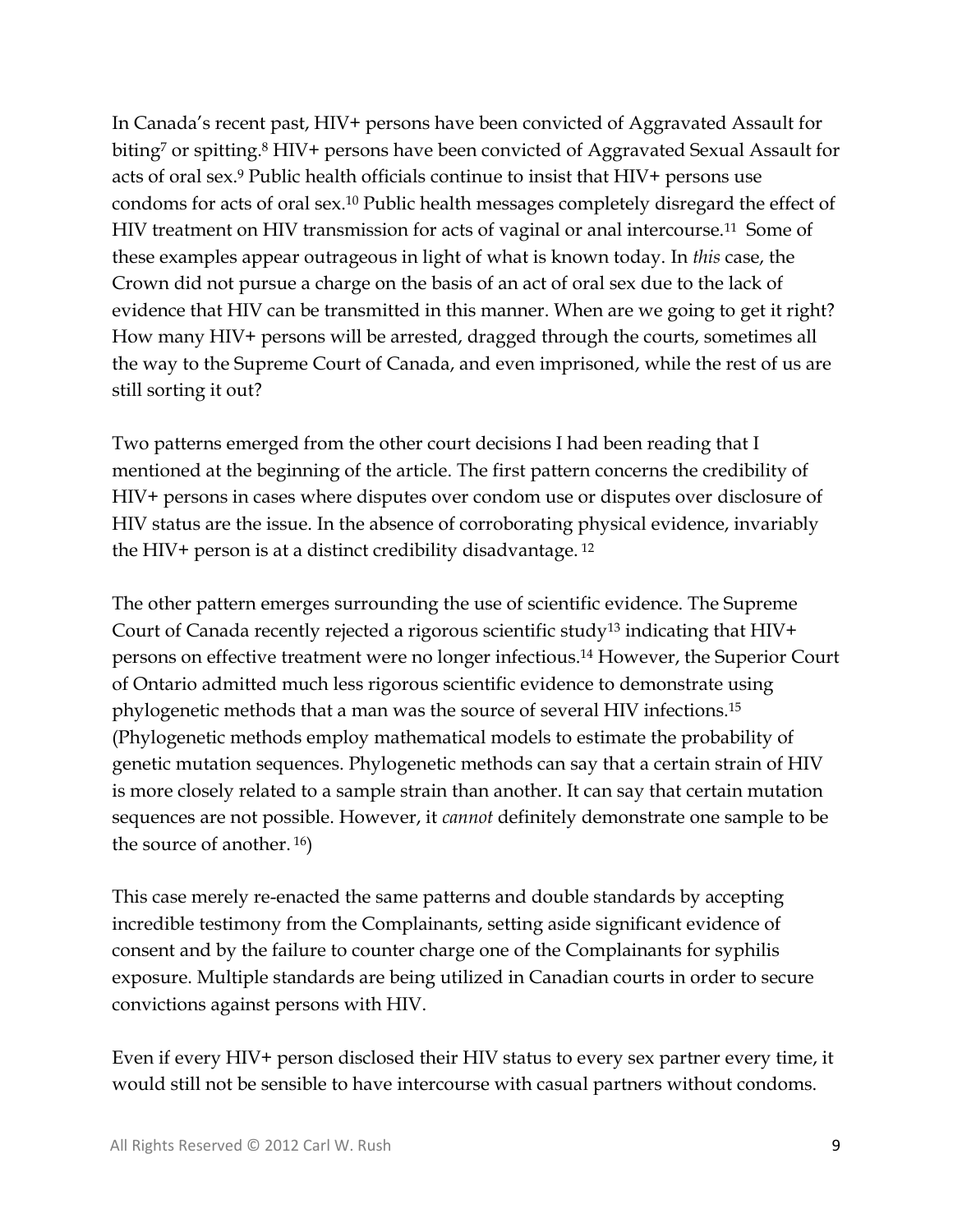There is mounting evidence and consensus that HIV transmissions rates are completely explainable by the prevalence of infected but untested or untreated persons. 17 18 19 20 Why are we punishing the people who are known to be HIV+? What purpose does this serve? Is the desired outcome simply an HIV-free pool of casual sex partners? Do court cases like this one have any effect on the number of HIV transmissions? Perhaps the criminalization of HIV exposure in Canada is a ritual persecution we have conditioned ourselves to accept rather than a judicious prosecution with measurable outcomes. Isn't the public interest better served by focussing on encouraging testing and ensuring access to treatment?

### **There's got to be a pill for that, eh?**

This case was not something that I read about in a newspaper from a big city like Toronto or a Supreme Court Case in our capital, Ottawa. It happened in the courthouse across the street from my home and was about events that occurred in my own neighbourhood. I was appalled to witness first-hand, how fundamental legal principles and safeguards were set aside to accommodate a guilty verdict that will have no effect on the outcome of an epidemic. My conclusion is, that Canadian HIV exposure trials are both a symptom and a perpetuation of the stigmatization of Canadians with HIV.



There is an effective treatment for HIV. It prevents progression to AIDS,<sup>21</sup> restores life expectancy<sup>22</sup> and prevents HIV transmission.<sup>23</sup> Is anyone working on a pill for HIVrelated discrimination?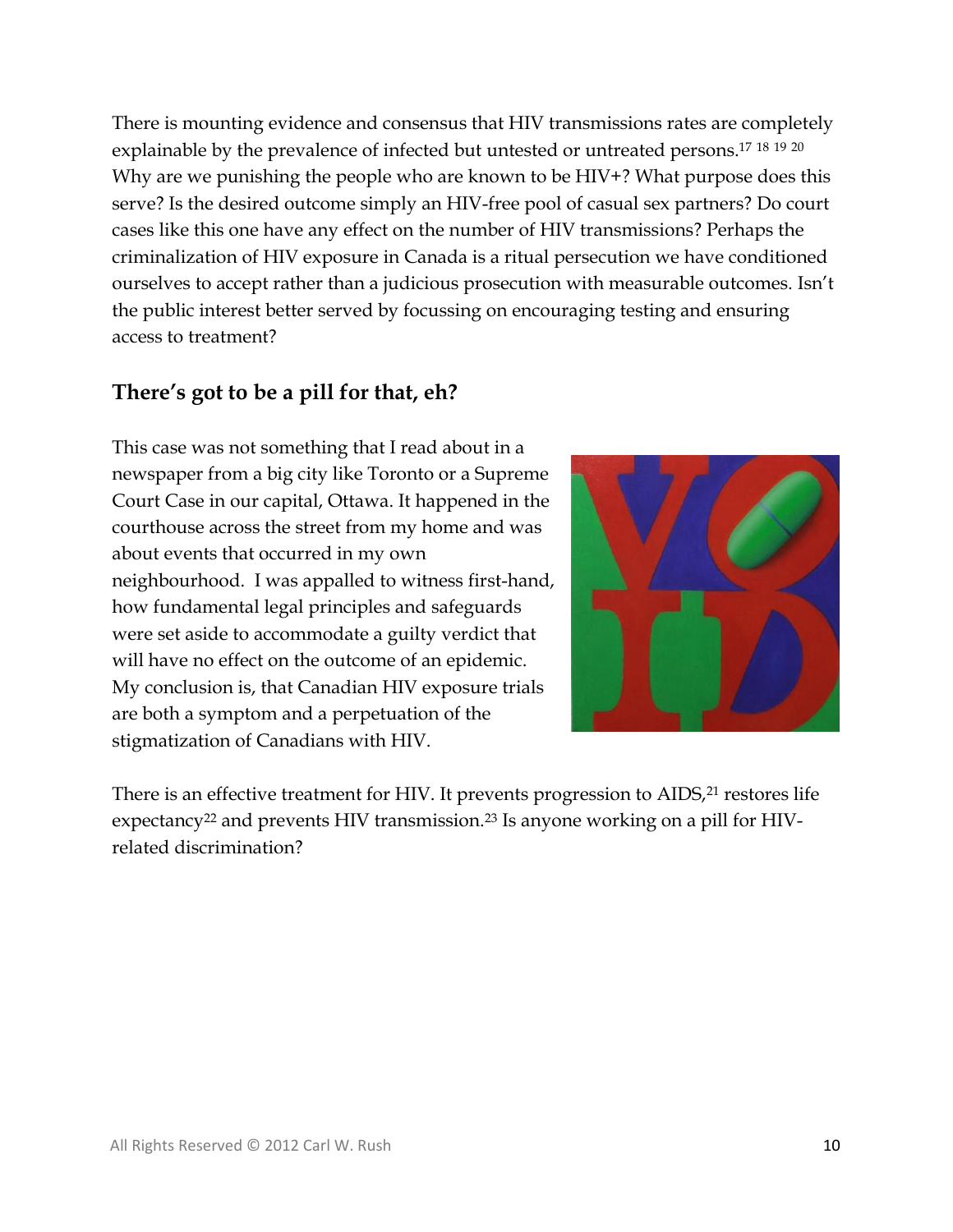$\sqrt{2}$ sca´pegoat (-pg-) *n*., & *v*.*t*. ...**2.** person bearing the blame that should fall on others. **3.** make scapegoat of. The Concise Oxford Dictionary